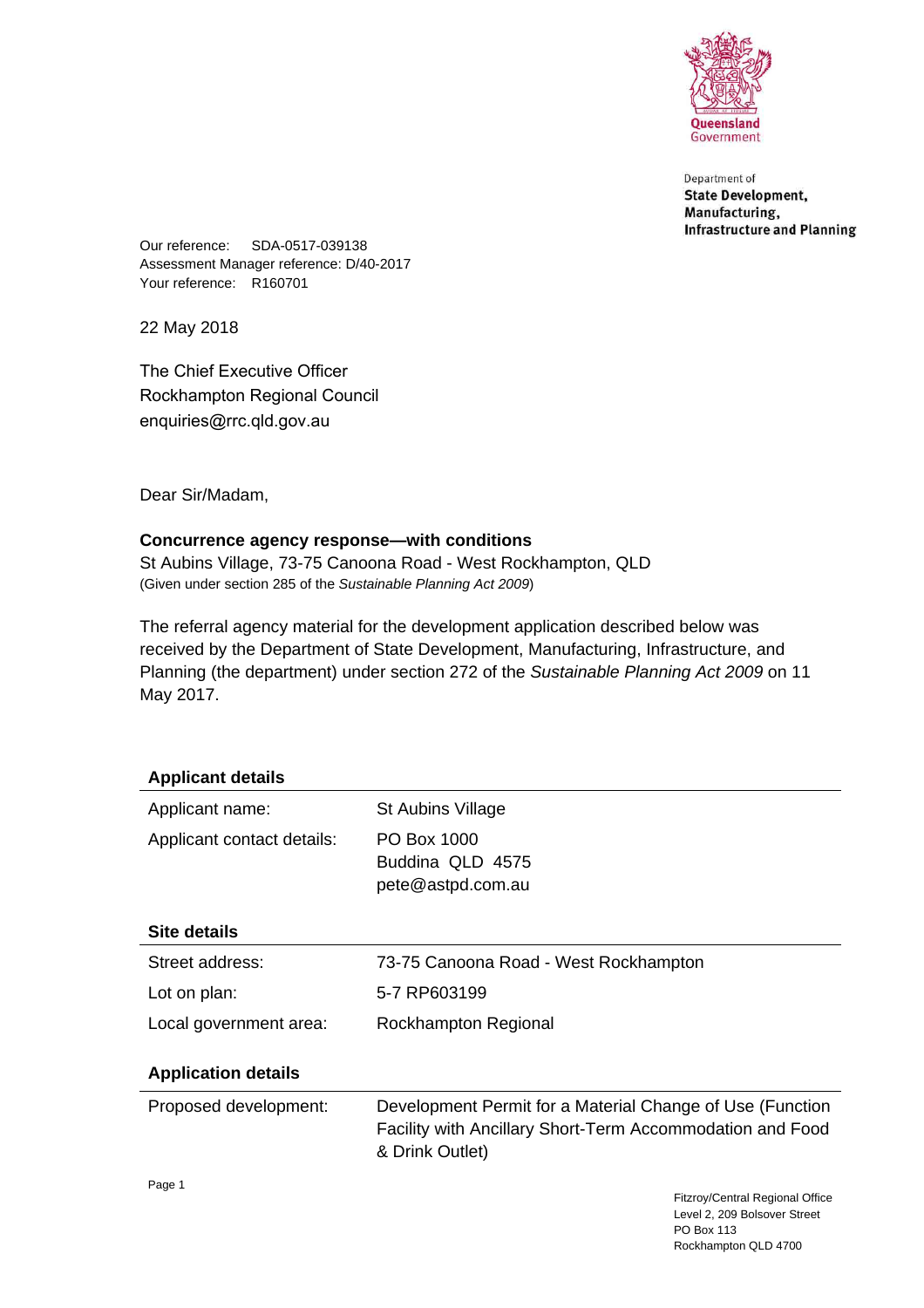| Nature of          | <b>Approval</b> | <b>Brief Proposal of</b>    | Level of          |
|--------------------|-----------------|-----------------------------|-------------------|
| <b>Development</b> | <b>Type</b>     | <b>Description</b>          | <b>Assessment</b> |
| Material change of | Development     | Function Facility, Food and | Impact            |
| use                | permit          | Drink (Tea House), Short    | Assessment        |
|                    |                 | Term Accommodation (3 x     |                   |
|                    |                 | cabins, 12 guests)          |                   |

# **Aspects of development and type of approval being sought**

# **Referral triggers**

The development application was referred to the department under the following provisions of the *Sustainable Planning Regulation 2009*:

Referral trigger Schedule 7, Table 2, Item 19-Queensland heritage place

# **Conditions**

Under section 287(1)(a) of the *Sustainable Planning Act 2009*, the conditions set out in Attachment 1 must be attached to any development approval.

## **Reasons for decision to impose conditions**

Under section 289(1) of the *Sustainable Planning Act 2009*, the department must set out the reasons for the decision to impose conditions. These reasons are set out in Attachment 2.

## **Further advice**

The department offers advice about the application to the applicant—see Attachment 3.

#### **Approved plans and specifications**

The department requires that the following plans and specifications set out below and in Attachment 4 must be attached to any development approval.

| <b>Drawing/Report Title</b>                   | <b>Prepared by</b>      | Date        | <b>Reference</b> | <b>Version/Issue</b> |
|-----------------------------------------------|-------------------------|-------------|------------------|----------------------|
|                                               |                         |             | no.              |                      |
| Aspect of development: material change of use |                         |             |                  |                      |
| Proposed MCU of lots 5                        | <b>Capricorn Survey</b> | received 11 | 6499-01-         |                      |
| & 6 on RP603199 as                            | Group CQ                | May 2017    | MCU(1/1)         |                      |
| amended in red                                |                         |             |                  |                      |

A copy of this response has been sent to the applicant for their information.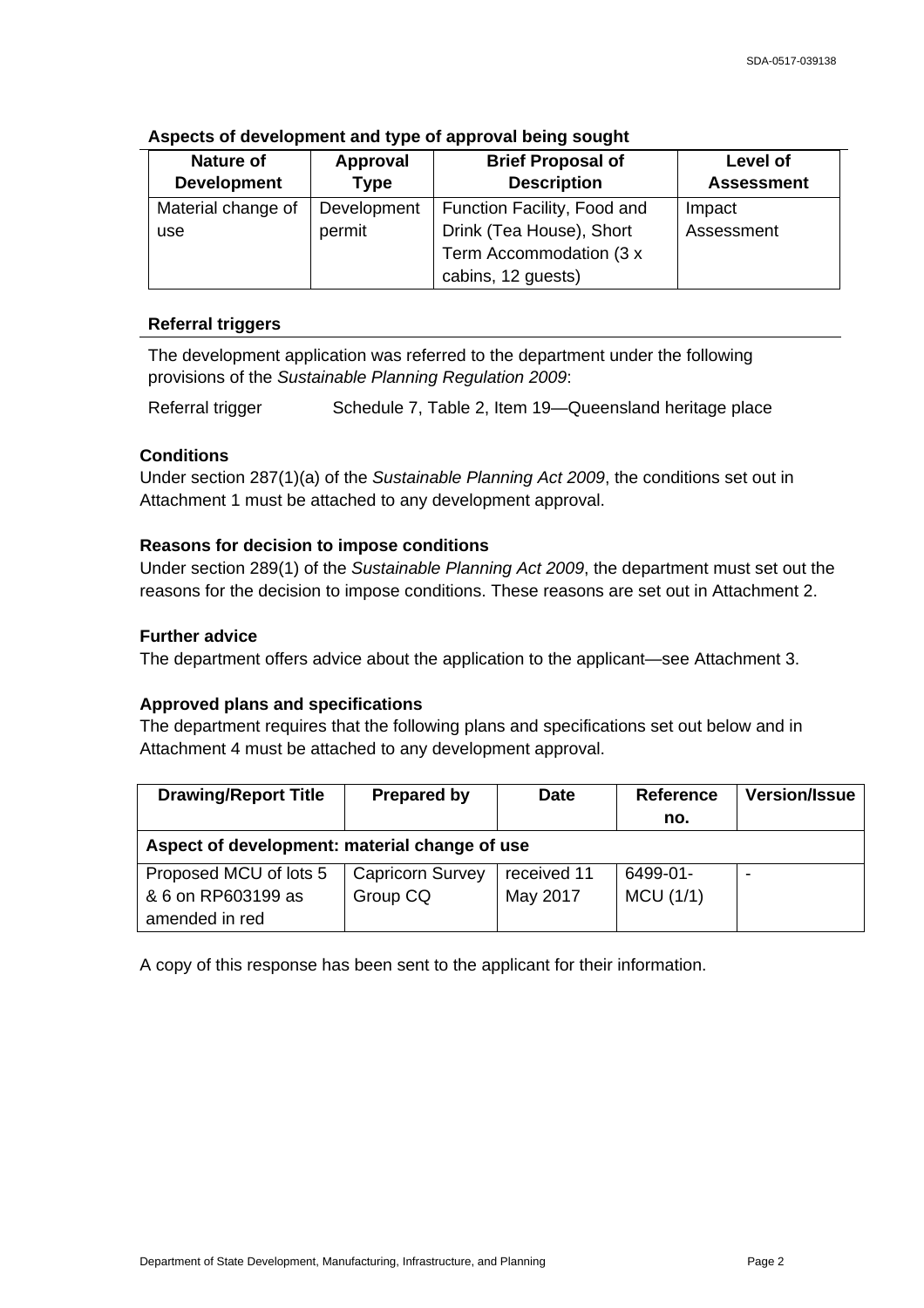For further information, please contact Carl Porter, Principal Planning Officer, on 07 4924 2918 or via email at [RockhamptonSARA@dsdmip.qld.gov.au](mailto://RockhamptonSARA@dsdmip.qld.gov.au) who will be pleased to assist.

Yours sincerely

Will

Anthony Walsh Manager Planning—Fitzroy and Central

cc: St Aubins Village, pete@astpd.com.au

enc: Attachment 1—Conditions to be imposed Attachment 2—Reasons for decision to impose conditions Attachment 3—Further advice Attachment 4—Approved Plans and Specifications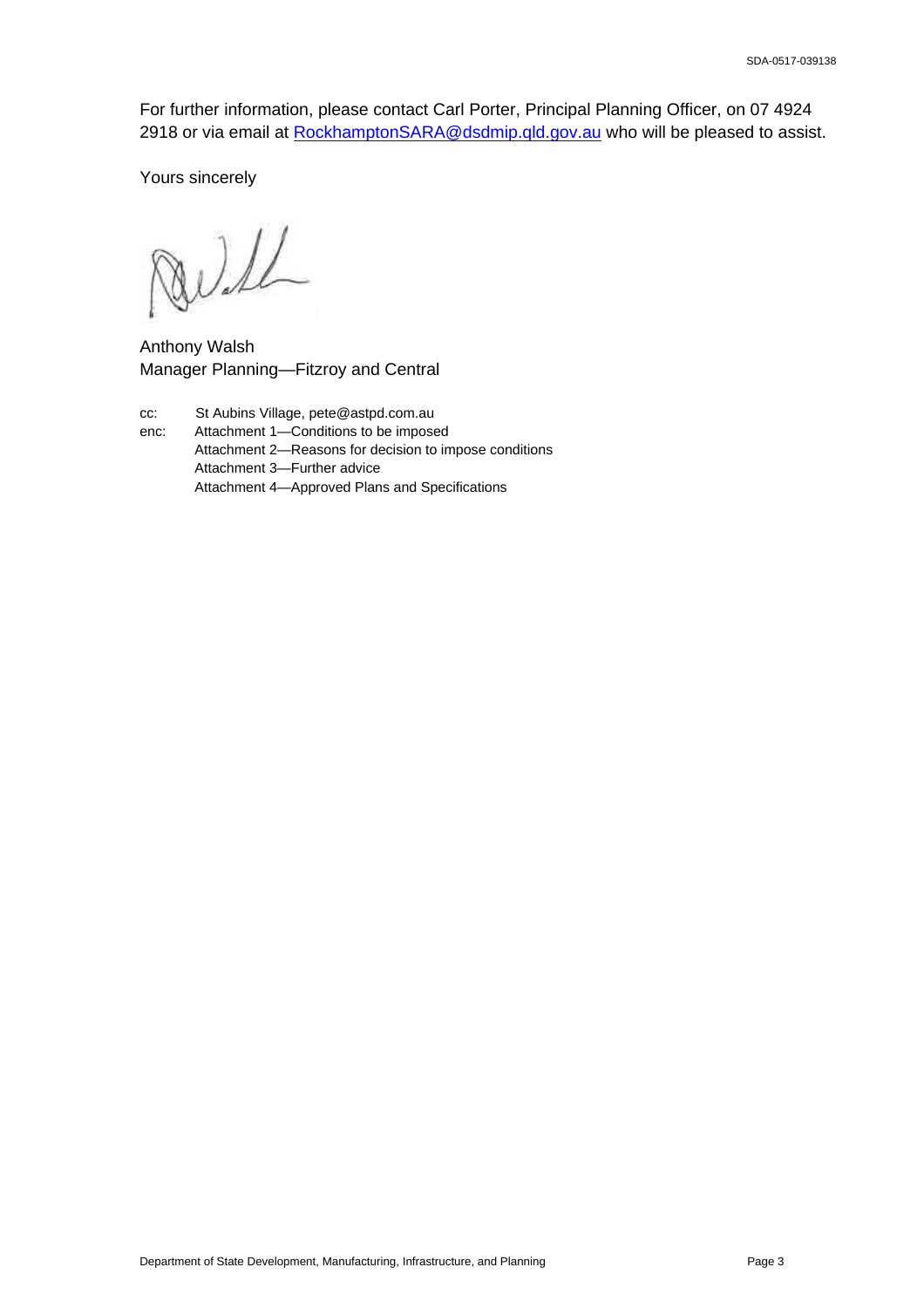# **Attachment 1—Conditions to be imposed**

| No.                                                                                                                                                                                                                                                                                                                                                                                                                  | <b>Conditions</b>                                                                                                                                                                                                                                                                                                                                                                         | <b>Condition timing</b>                                                              |  |  |  |
|----------------------------------------------------------------------------------------------------------------------------------------------------------------------------------------------------------------------------------------------------------------------------------------------------------------------------------------------------------------------------------------------------------------------|-------------------------------------------------------------------------------------------------------------------------------------------------------------------------------------------------------------------------------------------------------------------------------------------------------------------------------------------------------------------------------------------|--------------------------------------------------------------------------------------|--|--|--|
| <b>Material change of use</b>                                                                                                                                                                                                                                                                                                                                                                                        |                                                                                                                                                                                                                                                                                                                                                                                           |                                                                                      |  |  |  |
| Queensland heritage place—Pursuant to section 255D of the Sustainable Planning Act 2009, the<br>chief executive administering the Act nominates the Director-General of the Department of<br>Environment and Science to be the assessing authority for the development to which this<br>development approval relates for the administration and enforcement of any matter relating to the<br>following condition(s): |                                                                                                                                                                                                                                                                                                                                                                                           |                                                                                      |  |  |  |
| $\mathbf{1}$ .                                                                                                                                                                                                                                                                                                                                                                                                       | The development of the Queensland Heritage Place must be<br>carried out generally in accordance with the following plans:<br>Proposed MCU of lots 5 & 6 on RP603199 prepared<br>Capricorn Survey Group CQ, received 11 May 2017,<br>reference 6499-01-MCU (1/1), as amended in red to<br>exclude car parking from lots 5 and 6 on RP603199 and<br>to provide for temporary marquees only. | Prior to the<br>commencement of<br>use and to be<br>maintained at all<br>times       |  |  |  |
| $\overline{2}$ .                                                                                                                                                                                                                                                                                                                                                                                                     | Provide written notice of the commencement of the Function<br>Facility, Food and Drink (Tea House) and Short Term<br>Accommodation to Environmental Services and Regulation,<br>Department of Environment and Science at<br>palm@des.qld.gov.au.                                                                                                                                          | Within 10 working<br>days of the<br>commencement of<br>the material change<br>of use |  |  |  |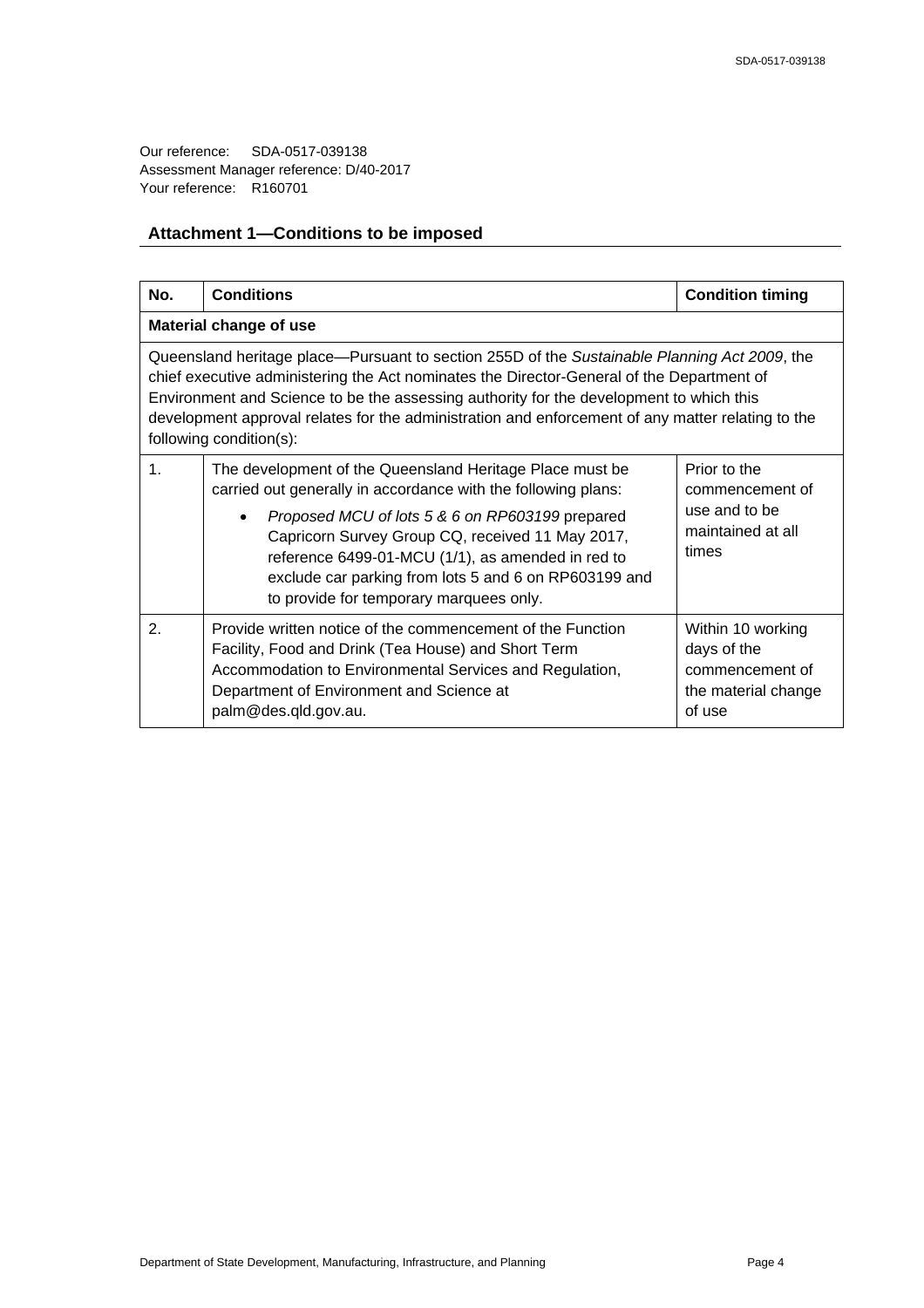# **Attachment 2—Reasons for decision to impose conditions**

The reasons for this decision are:

- To ensure the development is carried out generally in accordance with the plans of development submitted with the application
- To facilitate the monitoring of the development works for compliance purposes.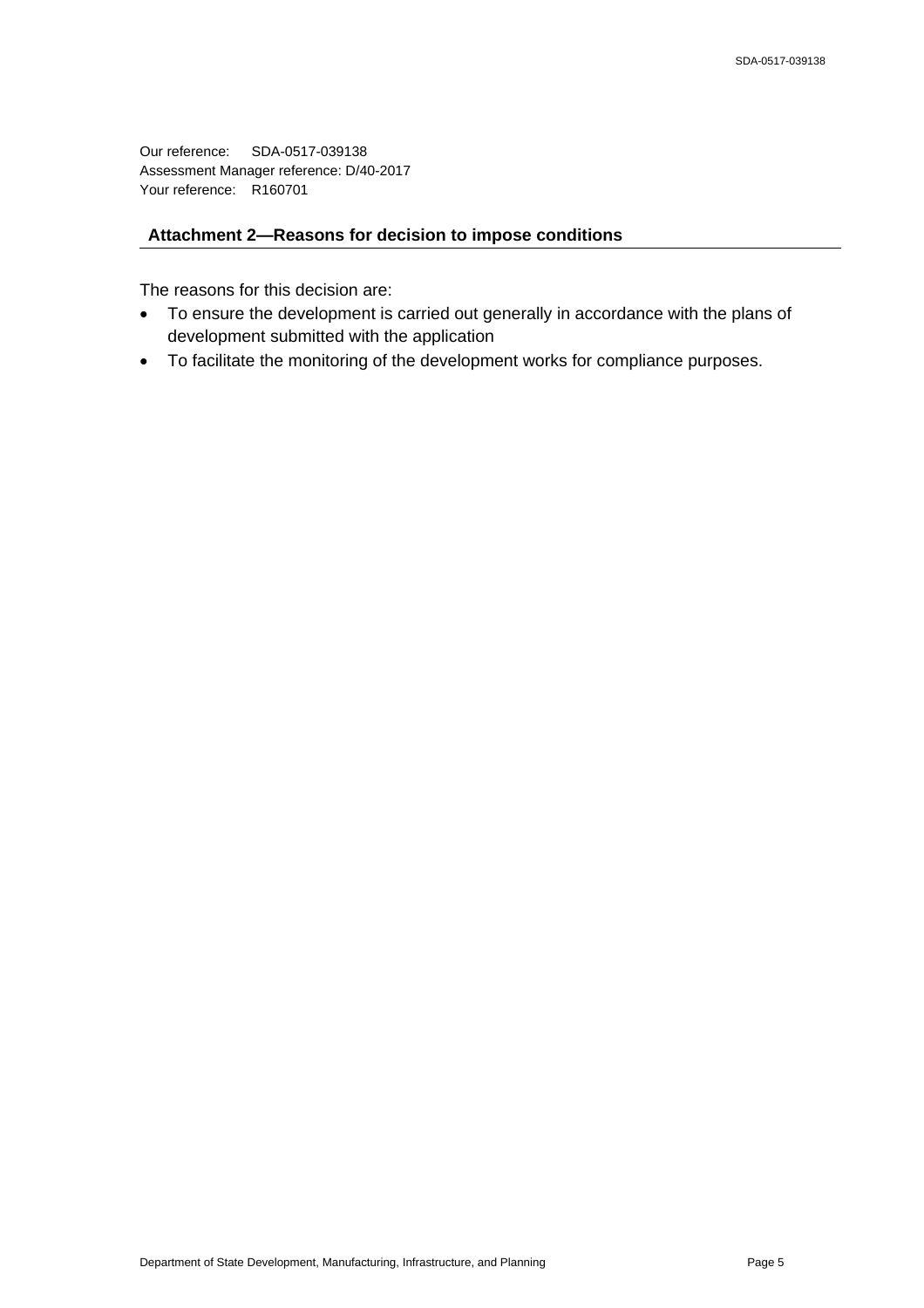# **Attachment 3—Further advice**

| <b>General advice</b>                                                      |                                                                                                                                                                                                                                                                                                                                                                                                                        |  |
|----------------------------------------------------------------------------|------------------------------------------------------------------------------------------------------------------------------------------------------------------------------------------------------------------------------------------------------------------------------------------------------------------------------------------------------------------------------------------------------------------------|--|
| 1.                                                                         | Any development that consists of tree removal, paving or dense car parking will require a<br>development application. This application is to include an assessment of the historical<br>landscape and an assessment of the Tree Protection Zones (TPZ) of all trees by an arborist.<br>Car parking is to avoid areas that could affect the viability of mature trees or detrimentally<br>impact the landscape/setting. |  |
| Further development permits, compliance permits or compliance certificates |                                                                                                                                                                                                                                                                                                                                                                                                                        |  |
| 2.                                                                         | A development permit for any building work necessary to implement the material change of<br>use is required to be obtained before the development can be carried out, and the permit<br>application must be referred to the Chief Executive administering the Planning Act 2016.                                                                                                                                       |  |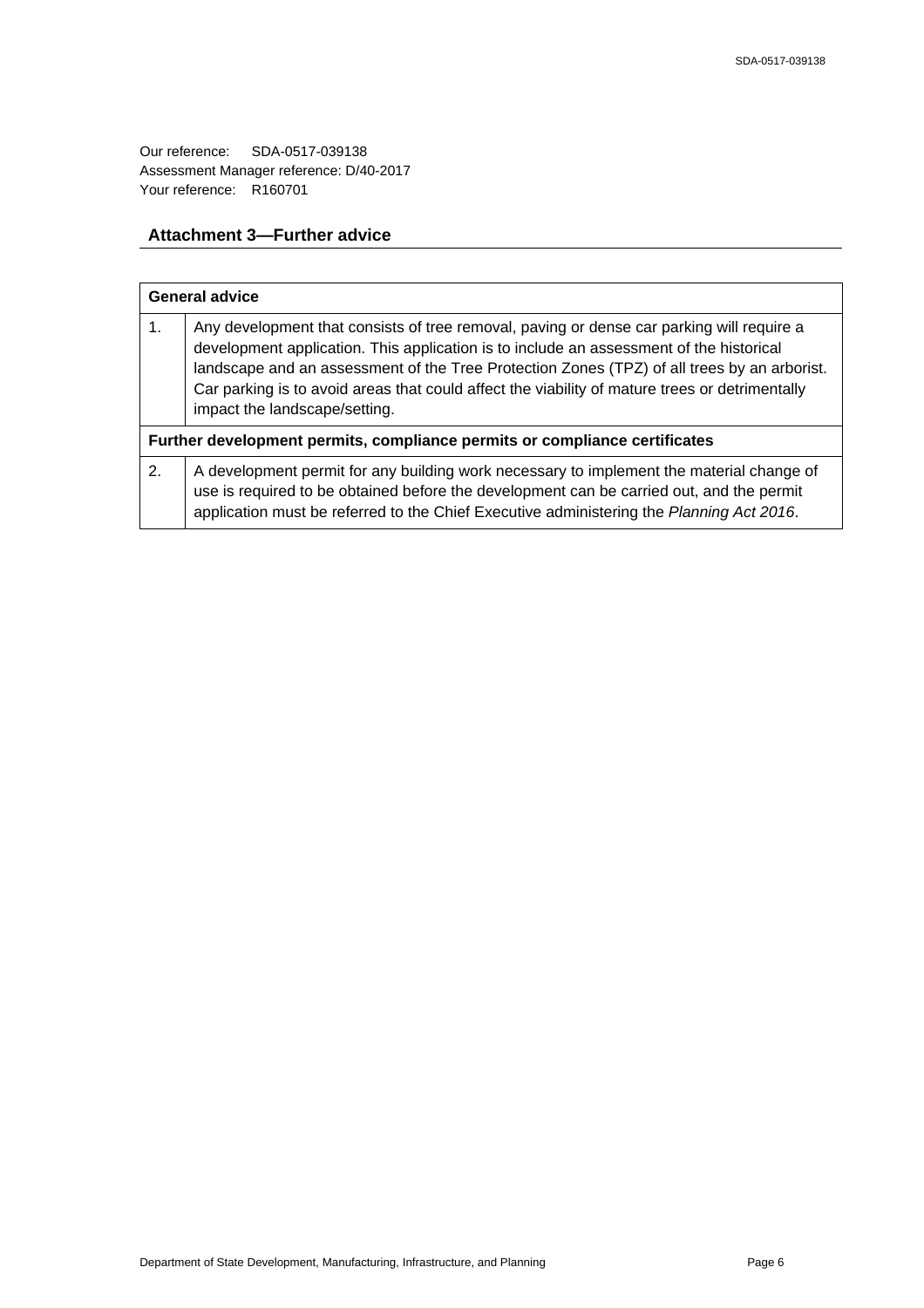# **Attachment 4—Approved plans and specifications**

*This page deliberately left blank*